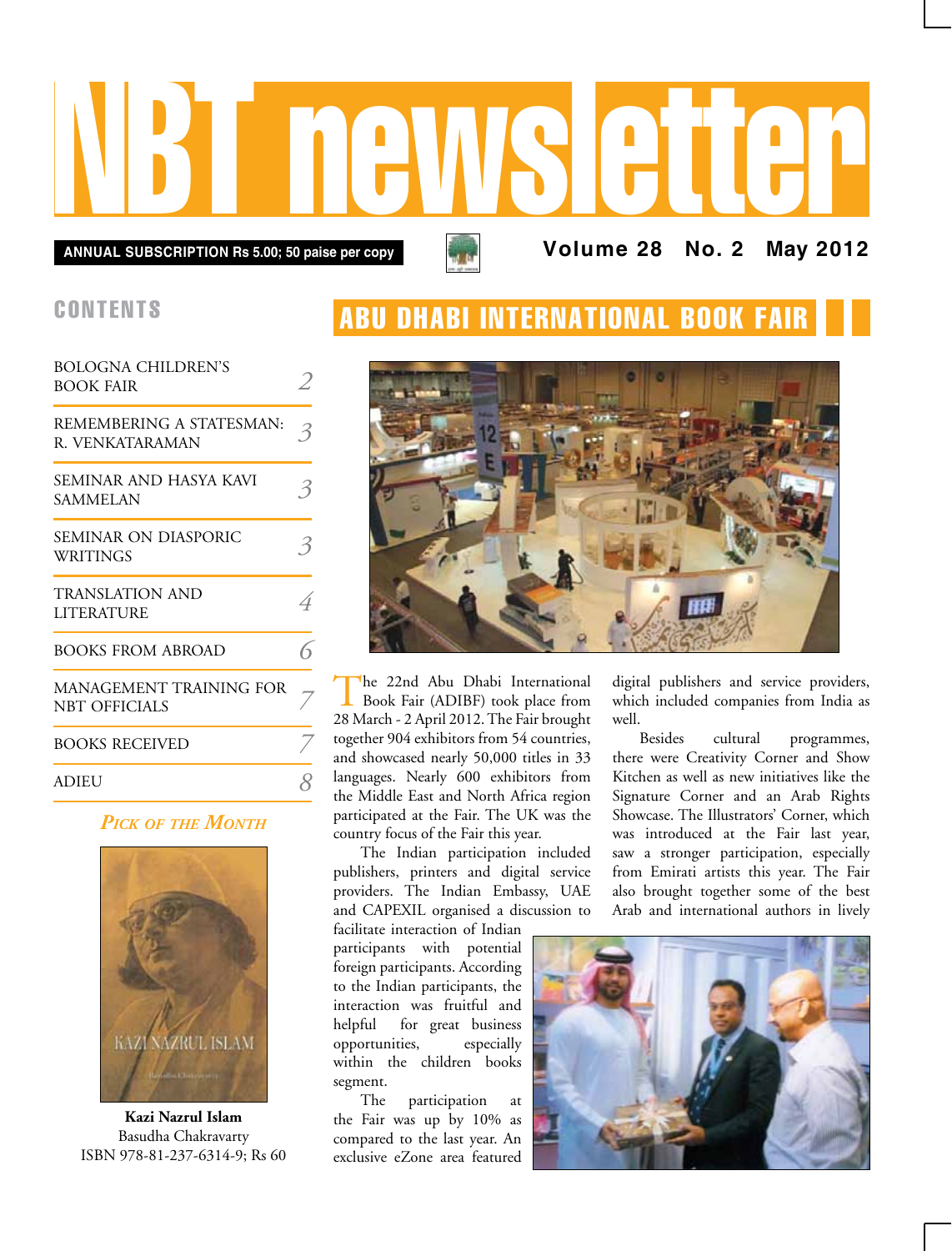discussions and book signing sessions. The Professional Programmes included panel discussions, talks, round tables and presentations, offering insights into international publishing and best practices. The annual Sheikh Zayed Book Awards were handed to the winners at a function along the sidelines of the Fair on 29 March 2012.

Shri M.A. Sikandar, Director, National

## Bologna Children's Book Fair

Bologna Children's Book Fair, the world's largest event of books for children and young adults took place at Bologna (Italy) from 19-22 March 2012. More than 1,200 exhibitors from 66 countries, undoubtedly the world's top names in traditional and multi-media children's publishing, took part in this mega show.

With Portugal as the Guest of Honour at the Illustrator's Exhibition, this was the children's

book industry's largest annual event, making Bologna the international capital of children's publishing. Industry professionals—publishers, authors, illustrators, translators, agents, business developers, licensors/licensees, packagers, printers, distributors etc from throughout the world participated at the Fair. There were 14 participants from India.

This year, in addition to the annual Illustrators' Exhibition, Bologna Ragazzi Award, Literary Agents' Centre, Translators' Centre, Authors' and Illustrators' Cafe; the Fair presented the second edition of TOC Bologna, *Tools of Change for Publishing*, focussing on the extremely interesting sector, the digital and mobile technology of the publishing industry.



Guest of Honour Portugal's Illustrators' Exhibition gave an interesting choice for children's book publishers called *Como as Cerejas* (Like Cherries). It presented a selection of works by well established illustrators of children's books as well as young brigade presenting the finest of contemporary Portugese illustrations.

The Fair dedicated its main event to



Book Trust, India, said that the Fair was extremely well organised and a very good example of public-private partnership. Shri Sikandar met the stakeholders of ADIBF and discussed a range of issues towards cooperation and collaboration in India. The Abu Dhabi International Book Fair is a joint venture between the Abu Dhabi Authority for Culture and Heritage and the Frankfurt Book Fair.

> Charles Dickens on the 200th birth anniversary of the great author. Dedicated entirely to children, the Book Fair's homage to Dickens transformed the rooms of Casa Saraceni a place to flip through a comic book, read a wall, listen to a voice, glimpse a ghost, as well as a chance to know and relate to a child of the Victorian times in England.

> National Book Trust, India participated at the Fair with a select

exhibit of about 100 books brought out by 15 prominent children's books publishers of the country. Among the many visitors at the NBT's stall included Ms. Roberta Chinni, Exhibition Manager, Bologna Children's Book Fair, Lili Hayeri Yazdi, Director, Kia Literary Agency, Gregory Gauden, Director, The Book Institute (Poland), Agnes Vogt, Dutch Foundation for Literature, Elizabeth Page, Executive Director, IBBY, Dr. Chrisane Raabe, Director, International Yourh Library, Munich, Elizabeth D'Angelo Serra, Secretary General, FNLIJ, Linda Tan Lingard, Director and Yusof Gjah Lingard Literary Agency.

Shri D. Sarkar, Dy. Director (Arts) and Shri Manas Ranjan Mahapatra, Editor (NCCL), represented Trust at the Fair.

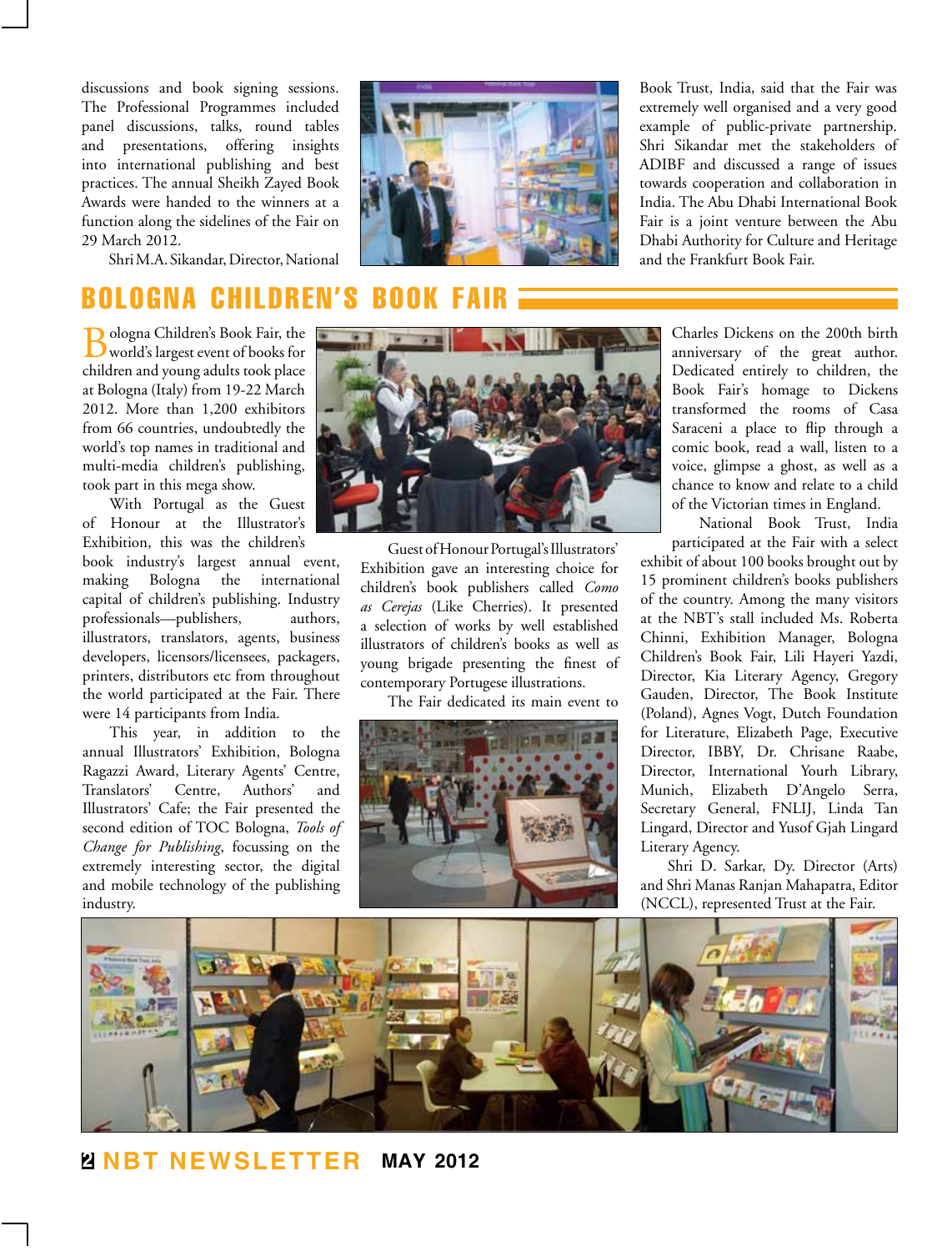## remembering a statesman: R. VENKATARAMAN

CIn this collection of his<br>writings, R.Venkataraman writings, R.Venkataraman pays homage to a modern India, its democracy, politics, development, economics and society," said Dr. Karan Singh, President, ICCR and Chairman, Rajya Sabha Ethics Committee. He was releasing the book *Reflections of a Statesman: Selected Post-Presidential Speeches of R. Venkataraman*, published

by NBT, India. Describing him as a remarkable individual Dr. Karan Singh said that "I admire his intellect. It was always a pleasure to speak to him."

Releasing the other book *R. Venkataraman: A Centenary Tribute* published by Rupa Publications, Ms. Meira Kumar, Speaker, Lok Sabha said, "Whenever I meet speakers from developing and developed countries, all of them without exception are impressed that despite having a large population and complexities, India's democracy has



strengthened. A great contribution to strengthen our country's democracy goes to R. Venkataraman." Ms Meira Kumar commended both NBT, India and Rupa for



two timely publications.

Speaking on the occasion Shri Gopal Krishna Gandhi, former Governor of West Bengal, said that RV took part in the unfolding of Indian Constitution from a parchment to a living document. He covered four action packed decades from being a member of the provincial parliament 1950-52 and then as President of India from 1987 to

In his address Shri Soli Sorabjee, former Attorney General, said that "RV was very thorough in every field of his work. I pay him a well deserved tribute."

Others who spoke on the occasion included Dr. R.K. Pachauri, Director-General, TERI, and Ms. Lakshmi Venkataraman, daughter of RV.

The release function of the two books was organised at India International Centre, New Delhi, as part of the Centenary Celebrations of R. Venkataraman.

#### **Seminar and Hasya Kavi Sammelan**

book fair was organised by Disha foundation in association with the NBT, India at Dilli Haat, Pitampura in New Delhi from 16 to 19 March 2012. A seminar on "Electronic Media and Books" was held on 18 March 2012 which was followed by a Hasya Kavi Sammelan.

Shri M.A. Sikandar, Director, NBT, India was the chief guest at the seminar besides Dr Sanjay Dube, Vigyan Prasar, and Dr Vimlesh Kant Verma, senior linguist. The speakers at the programme included Ravikant, Star News; Alok Srivastava, Aaj Tak; Akanksha Pare Kashiv, Outlook; and Atul Singhal, News Express. The Hasya Kavi Sammelan was inaugurated by Shri Surendra Sharma, popular Hindi poet and humorist and was attended by Vinay Vishvas, Ved Prakash Ved, Bagi Chacha, Anju Jain, Deepak Saini, Vinay Vinamr, Alok Srivastava, among others.

It may be mentioned that Disha foundation has been organising this book fair in collaboration with the National Book Trust, India at Dilli Haat, Pitampura, New Delhi since the last five years.



#### **Seminar on Diasporic Writings**

Atwo-day international seminar on "Hindi Diasporic Writings: Achievements and Expectations" was organised at Mumbai by the Hindi Department of SIES College, Mumbai in association with Maharashtra Rajya Hindi Sahitya Academy and Katha UK on 27 and 28 January 2012.

The seminar was inaugurated by Dr Damodar Khadse, Chairman, Maharashtra Rajya Hindi Sahitya Academy. Shri Asgar Wajahat, eminent litterateur was the chief guest at the function.

The programme was attended by many distinguished writers including Ramji Tiwari, Shyam Manohar Pandey, Umesh Agnihotri, Anjana Sandhir, among others. From the Trust, Dr Lalit Kishore Mandora, Hindi editor attended the programme.

The programme ended with a cultural programme where visually handicapped children performed a Kawwali.



**may 2012 NBT Newsletter 3**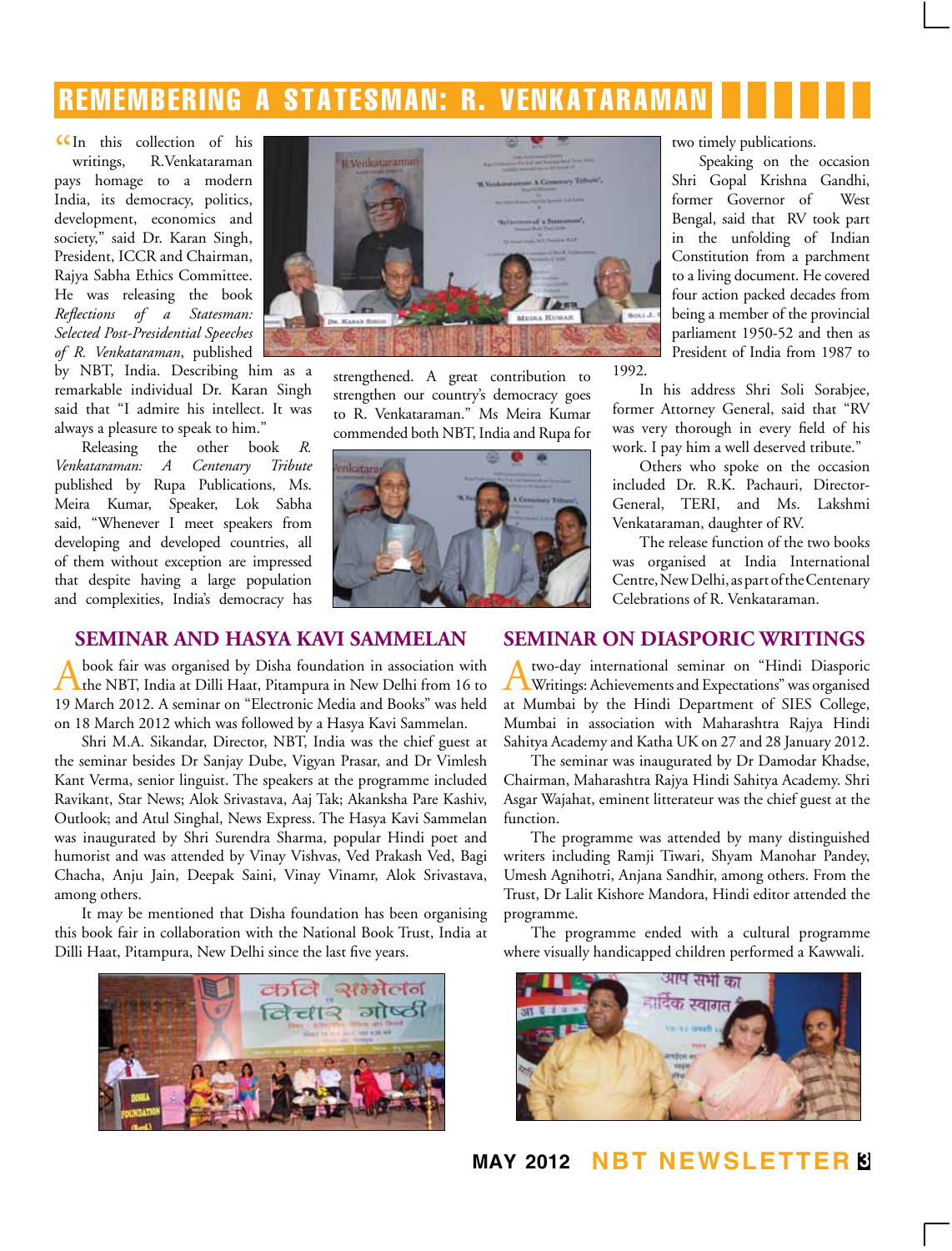# translation and literature

CThe idea of Indian literature is<br>inescapably linked to the idea of inescapably linked to the idea of translation as the former cannot come into being in the absence of translations," said Prof. K. Satchidanandan, eminent poet, critic and former Secretary, Sahitya Akademi. He was delivering the keynote address at the 2-day National Seminar on 'Indian Translation or the Tower of Babel: Cross Translations among Indian Languages'. The Seminar, organised in association with Dept. of Modern Indian Languages & Literary Studies, Delhi University, was held from 1-2 February 2012 during the World Book Fair.



In his address, Satchidanandan identified seven major challenges facing inter-language translations in India and said that there was a "need to understand translation as an attempt to retrieve people's histories, to resituate their past and reassess their present and to grasp their modes of imagination."

Inaugurating the Seminar, Prof. Sudish Pachauri, eminent writer and critic, said that there was a need for more translators and translations.

Shri M.A. Sikandar, Director, NBT, welcomed the gathering and said that The recently concluded 20th New Delhi World Book Fair was a very successful book event. The *Fair News*, a daily bulletin, was brought out covering everyday events and highlights at the fair. Herein we reproduce some of the pieces from the *Fair News*.

the proceedings of the Seminar will later be brought out as a book. Prof. A. Mariappan, HOD, Dept. of MIL & LS, Delhi University proposed a vote of thanks.

In the session on 'Theorising Translation: Polyphony of Voices',

Shri Nirmal Kanti Bhattacharjee, Director, K.K. Birla Foundation, said "So far as India is concerned, we never evolved a conscious theory of translation, although it is well known that India has a translation consciousness and we keep translating every moment of our active life." In his discussion,

Dr. Amitabh Chakravarty said that "we should as far as possible avoid using a link language and rather go for more direct translations." Chairing the session Dr. T.S. Satyanath, Associate Professor, Dept.



of MIL & LS, Delhi University gave a comprehensive survey of translations among south Indian languages.

In the session on 'Translator as Interpreter' Prof. Swapan Chakraborty, Director-General, National Library of India, Kolkata, emphasised on translation of Tagore's songs and music; "translating song lyric meant to be set to music shaped by cultural practices is the most difficult, if not, foolhardy task". However, Chakraborty added, "Tagore himself had invited the Scottish musician Arthur Geddes to help him translate many of the lyrics and were set to staff notation." Prof.



Asaduddin, Dept. of English, Jamia Millia Islamia University in his discussion gave a historical account of translation of Indian regional literature into English. The session was chaired by Prof. Shirshendu Chakrabarti, Dept. of English, Delhi University.

The topic for the third session was 'State Patronage in Translation: Hindi as the Clearing House'. Prof. Avadesh Kumar Singh, Director, School of Translation Studies and Training, IGNOU, looked at the changing nature of state and forms of patronage. He also discussed some of the



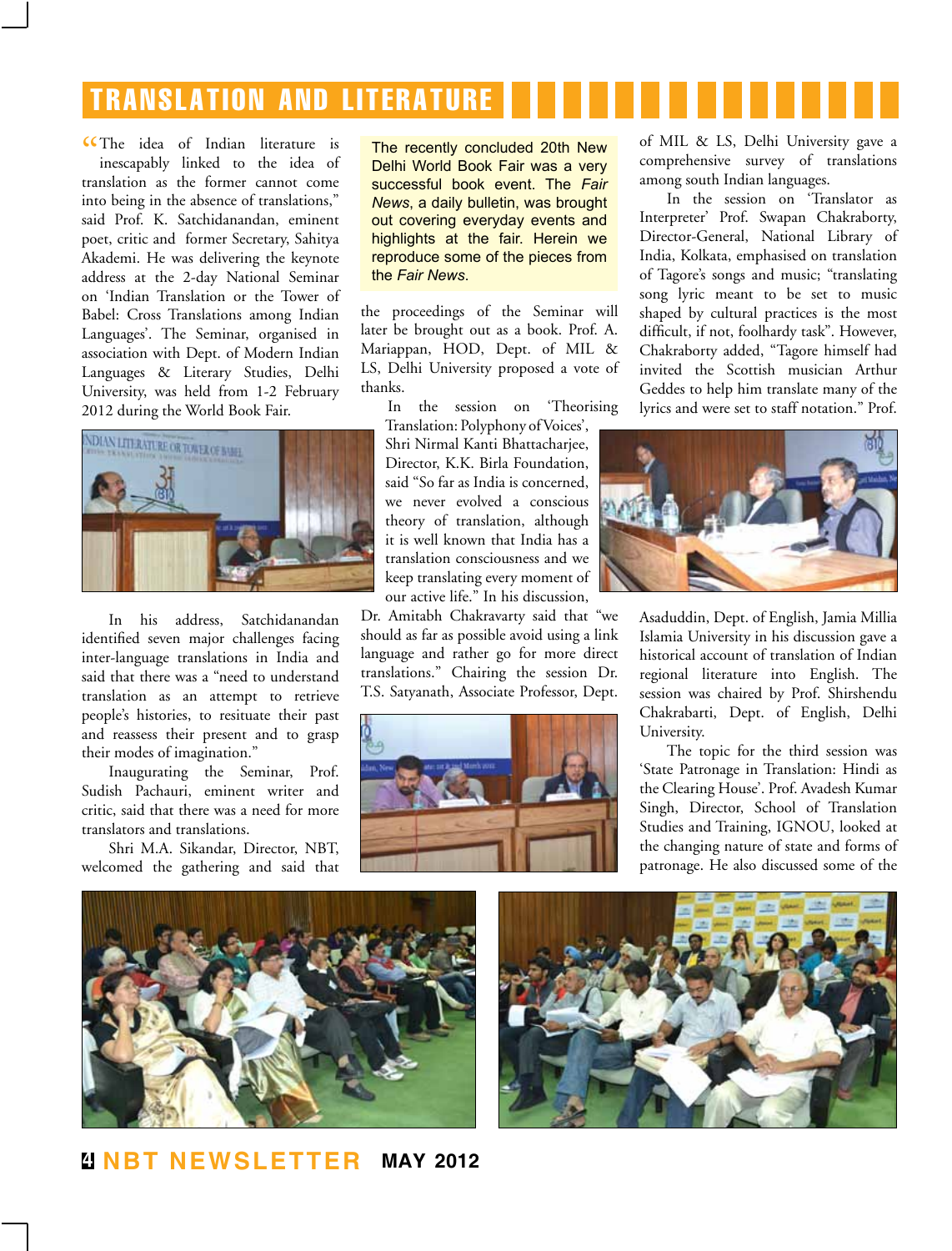changing paradigms and practices in our understanding of the art of translation. Dr. Anamika, Associate Professor, Dept. of Punjabi, Satyawati Collge, in her discussion gave an interesting account of some significant translations from and into Hindi. Dr. P.C. Tandon, Associate Professor, Dept. of Hindi, Delhi University chaired the session.

The second day of the seminar on 'Translation among Indian Languages' witnessed some brain-storming sessions yesterday. "Over the years we have learnt a great deal about the art, practice and politics of translation," said Urvashi Butalia, the speaker of the session on 'Translating Gender'.

Sharing her experience of translating Vaidehi's short stories into English, Tejaswini Niranjana said, "Characters live in translation. A successful translator is one who can identify the character, the ambience and the silence in between."



Dr Vanita, who chaired the session, said, "Reading anything gender specific used to be a taboo in my orthodox family. But I never gave up. In the process I learnt that linguistic and cultural approaches of translation are very important in translating gender."

Speaking on 'Translating Caste', Shri Damodar Mauzo said, "Dalit literature emerged for the first time in Marathi which took many connoisseurs of literature by shock and surprise." Responding to Mauzo's observation, Prof Maya Pandit Narkar said, "The dalit texts bring alive a world that is constituted by differences in location physically and metaphorically." Chairing the session, Prof N.D. Mirajkar said, "The politics of caste and difficulty of nomenclature are the major handicaps in translating caste. That is why classed conflict is often missed in translation."

"Translation may be a third or new language to the translator who is well

> versed in the nuances and niceties of theoretical positions." That was the position taken by Prof Pradip Acharya, the speaker of the session on 'Is Translation a Third Language'. Taking a slightly opposite view, Smt Rakhshanda Jalil said, "There is not a clear answer to the question

whether translation is a third language or not. I would rather call it an instrument which helps you make bridge." Prof Sumanyu Satpathy chaired the session.

"The sensitivity is missing in many recent English translations of Tagore. I see a lot of Dante in those translations," said Prof Ranjit Kumar Dev Goswami, speaking on 'Culture Specific Transfer: Waterloo of a Translator'. Dr Sayantan Dasgupta observed that cultural affinity makes translation easier, "This is all the more important in a country like India where polyphony of voices are evident even within a state". Dwelling at length the need to understand the nuances of culture specific terms of the source language, Shri S. Krishnamurthy said that for a translator the most important thing is the proper understanding of the cultural significance of the proverbs of the source language.

Interaction between the speakers and audience followed after each session.



#### **Firsts in the Fair**

Two interesting initiatives by NBT at the World Book Fair attracted the curiosity of visitors.

There were many interactive Kiosks stationed at various spots in all the halls at the Pragati Maidan. Curious visitors were happy to get any information about any publisher, Hall and Stall Numbers, food court, auditorium, exit gates, etc. on the touchscreen by pressing the right option.





The Souvenir Shops had many interesting memorablia for visitors. With the copy *Just Read* inscribed on coffee mugs, T-shirts, badges, fridge magnets and caps; the products were a big hit among the visitors particularly students and children. So, everytime you drink coffee or sport the T-shirt or wear the cap you remember to *Just Read*.

#### **OBITUARY**



Shri Puttu Lal, Packer, died on 5 March 2012. He joined NBT as Peon in 1968 and got promoted as Packer, Store Attendant and<br>Gestetner Operator. Operator. He served in various

sections like Administration, Sales Store and Editorial.

Shri Nepal Singh, who joined the Trust in 1980 and was working as UDC,

died on 25 February 2012. He has worked in Editorial, Despatch, **Accounts** Production sections.

We convey our condolencence to the bereaved families.



#### **may 2012 NBT Newsletter 5**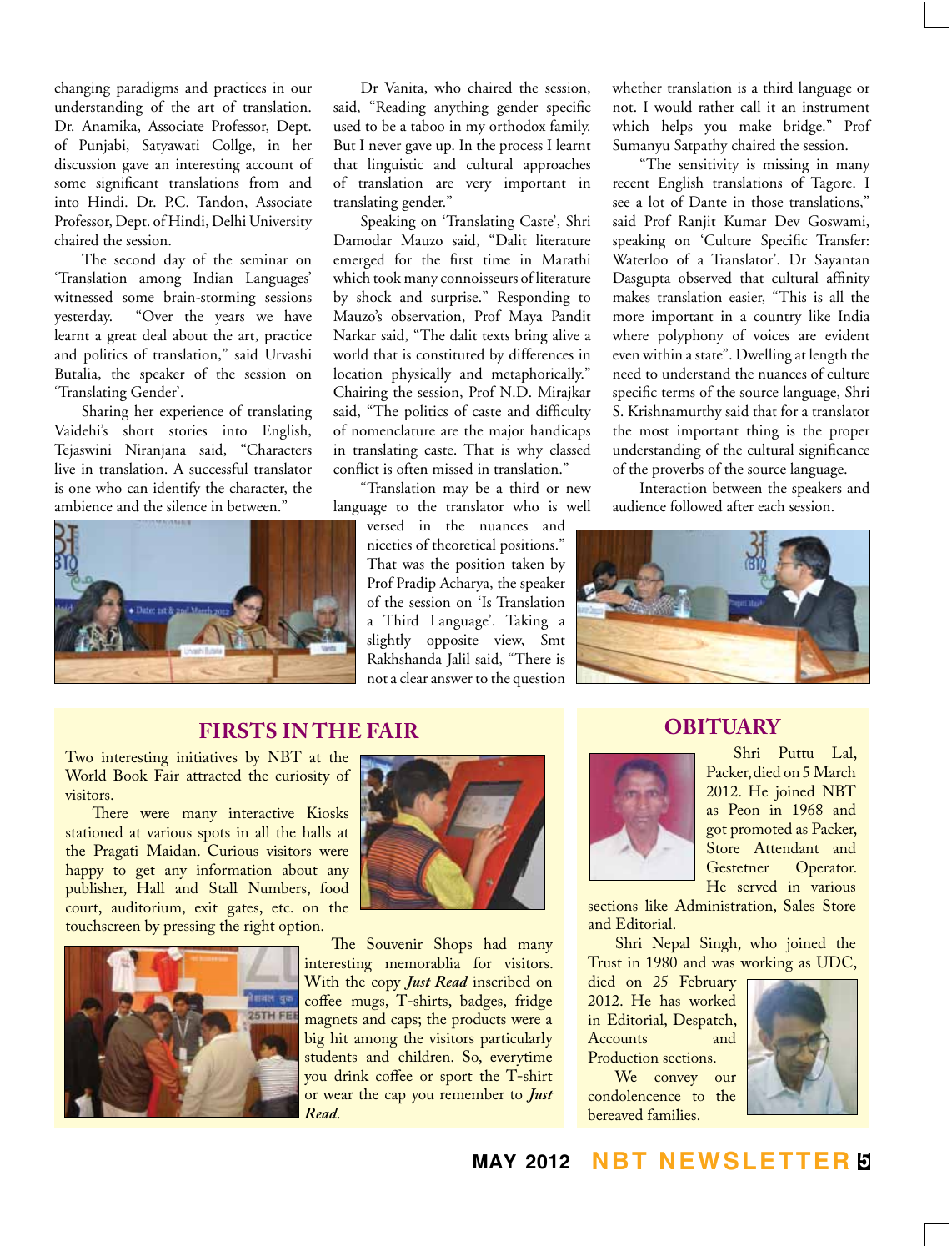# books from abroad

With about thirty countries including organisations like UNESCO, World Bank and WHO, the Foreign Pavilion at the 20th World Book Fair was business for publishers, importers, exporters and distributors for negotiating trade. For students and general readers it was a virtual databank on what is being published internationally, the trends, new writings and new authors.

First time participant Ms. Aida, Marketing Executive with Universe Digital Library, Malaysia, said, "India is very receptive to books on education publishing, engineering and science". They had a huge digital library containing technical resources and books on all branches of engineering, science, medicine and business, and provide customized information to students and professionals.

So was Global Exhibition Marketing (a division of Publish on Demand Global, USA) representing Beijing International Book Fair. With the objective of inviting publishers to participate at the BIBF, Harsh Bhardwaj, Director of Marketing-India, said the Chinese are keen on buying Indian contents particularly science and technology, which they repackage and sell. China, according to Bhardwaj, was the largest journal publishers in the world, edging out US and UK. BIBF, one of the major international book fairs, is the happening place for Indian publishers. And the response from India was good.

Representing about 80 publishers from France, Ms. Christine from the International Book Fair Dept. of BIEF said that they were at the Fair after about six years. BIEF is a body supported by the French Government to promote French





books and French publishing industry. "The response for French books from the Indian publishers is encouraging and particularly for children's books," said Ms. Christine.

The Japan Foundation stall came up with a unique concept popular in Japan, called Manga Café, a kind of cafeteria where people can read manga (comics) or browse internet. People pay for the time they stay at the café. According to Ms. Koshi, who is with the Japan Foundation in Tokyo, the concept of Manga Café has caught on in Japan, and has been drawing large crowds. Besides a representative collection of books from over 20 publishers, the stall celebrated the 60th anniversary of diplomatic relations between India and Japan. "The new India-Japan relationship will be built by the creativity and ingenuity of the next generation," said Ms. Koshi.

The west Asia was represented by Israel, Saudi Arabia, Iran, Sharjah and Turkey. "India has been a very good experience for us. The Fair is organised well and we would like to come again," said Mr. Khosravi Najad from Iran. Representing the publications of The Association of Islamic Revolution Publishers and Ahlubyat (AS) World Assembly, Najad brought with him books on Islam, culture, poetry, children's books, history and on Iran revolution.

Mr Aziz of Indialogue Publishing House from Turkey, and for the first time at World Book Fair had some wonderfully illustrated books for children.

The Saudi Arabian stall had some

interesting books on display including *Under the Sky of Saudi Arabia* and the *Handicrafts of Saudi Arabia*. They had books both in Arabic and English.

Representation from SAARC countries included Sri Lanka, Nepal, Bangladesh and Pakistan. "We have on display books from over 25 publishers," said Darshana at the Sri Lanka stall. Personally on his first visit to the book fair, Darshana said that he had sold many titles at the stall, particularly coffee table books.

Publishers from Pakistan attracted the largest number of visitors at the Pavilion. Seven publishers from Pakistan: Royal Book Company, National Book Foundation, Iqbal Academy, Children Publications, Manshurat and Sheikh Mubarak Ali Publishers and Distributors participated at the Fair.

Irshad-ul-Mujeeb of Iqbal Academy, Pakistan, said that "Given the response we received during the last Fair, this year we have got some more new books on Iqbal. And I would like to appreciate the efforts of NBT in organising such a world class event."

The German Stall with representations from major German Publishers and the international agencies were a major attraction. Ms Apoorva Jain of the British Council said, "We have over 34,000 books and 5,000 DVDs in our library. We are here to enroll new members to our library."

Besides, delegations from Poland, South Korea, and Belarus participated for the first time with a select display of books. They were here to explore areas of cooperation particularly on each other's book fair participation and trade agreements.

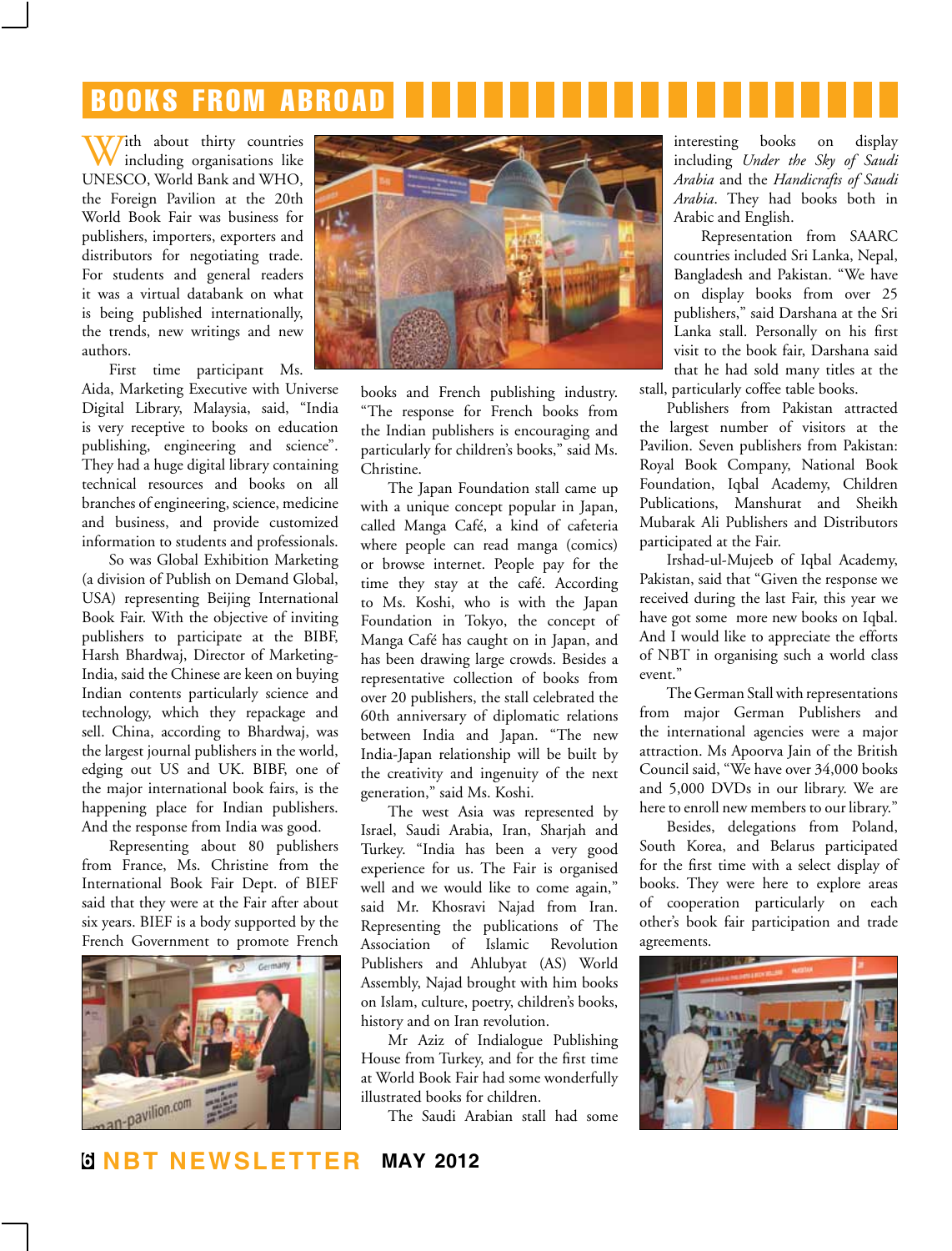# management training for nbt officials

As part of the Management<br>Development Programme for the officers of the Trust, a twoday workshop on 'Leadership Skills' was organised from 9-10 March 2012 at India International Centre, New Delhi. The Workshop was held in collaboration with the School of Business, Public Policy & Social Entrepreneurship, Ambedkar University, Delhi.

Inaugurating the Workshop Dr. Shyam Menon, Vice-

Chancellor, Ambedkar University, said that "Distance is very important to know a perspective. Our perspective is affected when we are in proximous situation." Therefore he added, "Training programmes such as these in a retreat,



helps us to distance ourselves and thus gain a perspective in our own work."

Speaking on the occasion Shri M.A. Sikandar, Director, NBT said that, "In India the public institutions do work well, but they also do need to reinvent themselves. There is a need to continually upgrade the skills of officers. As part of a new initiative the NBT for the first time in its history is organising a programme of this kind. We propose to hold such programmes in future."

The workshop discussed the role of managers, managers as leaders, leadership and communication, leadership system, leadership and team building. Besides there were specific case discussions.

The two-day workshop was conducted by Prof. Kuriakose Mamkoottam, Dr. Tuhina Mukherjee, both from the faculty of Ambedkar University and Ms. N. Srimati, a freelance management consultant.



## books received

*Marathon Baba*; Girish Kohli; Fingerprint, 113/A, Darya Ganj, New Delhi-110002; ISBN 978-81-7234- 391-0; Rs 150



This is a first published work of a young author, who quit his career in the IT industry. A fastread, this action-packed humorous thriller fiction on bogus-babas, comes up with a new format of storytelling,

and in this effort, the author seems to have succeeded. This is different in many respects: language, narration, text and layout, the cover, and its blurbs.

*The Journey of a Burning Boad*; Abdus Samad; Bibliophile South Asia, C-127 Sarvodaya Enclave, New Delhi-110017; ISBN 978-81-923047-4-8; Rs 250



This novel takes the reader into the depths of Indian society—to the towns, cities and the countryside—where impoverished children without hope are lured and trapped in the flesh

trade that is practised with subtle elan. The author induces a stillness in the reader to introspect about the hideous machinations behind urban elegance and to act against it.

*Famous Lawyers of Freedom Struggle and Trials of Freedom Fighters*; Keshav Dayal; Universal Law Publishing Co., C-FF-1A Dilkhush Industrial Estate, G.T. Karnal Road, New Delhi-110033; ISBN 978- 81-7534-869-1; Rs 295.00



The book contains short biographies of 19 famous lawyers including Gandhi, Motilal Nehru, Jawaharlal Nehru, Patel, Rajaji, G.B. Pant, Ambedkar, VO. Chidambaram Pillai, Krishna Menon, Saifuddin

Kitchlew who fought for Indian freedom as well as for the freedom fighters who were tried under the British rule.

**may 2012 NBT Newsletter 7**